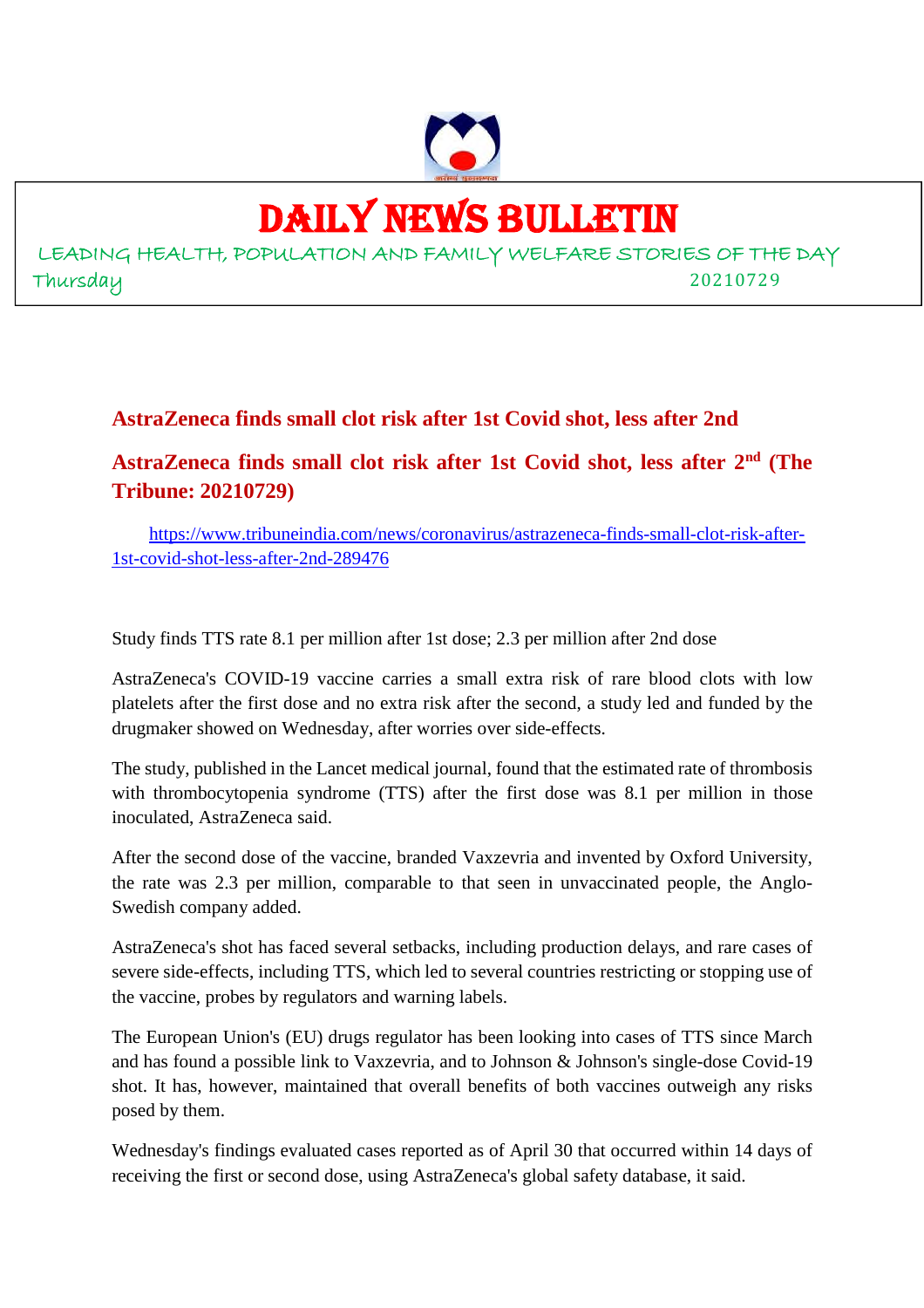Public focus has been high on the vaccine as it had been hailed as potentially the world's best weapon against the pandemic because it is cheap and easily transportable.

The study said limitations of the analysis included reliance on data provided by healthcare providers and those who got vaccinated, which might lead to under-reporting of cases.

It added that "heightened media attention might have led to event misclassification."

As of the cut-off date, 13 cases of TTS had been identified globally after the second dose in people aged 45 years to 85 years, including eight women. Some 399 cases were reported after the first, the study showed, while data used for the number of doses administered was limited to the EU, European Economic Area, and Britain.

"Unless TTS was identified after the first dose, these results support the administration of the two-dose schedule of Vaxzevria, as indicated, to help provide protection against Covid-19 including against rising variants of concern," AstraZeneca senior executive Mene Pangalos said in a statement.

The EU drug regulator in May advised against a second AstraZeneca shot for people reporting TTS after the first. Reuters

### **Sputnik-Astra vaccine**

## **Russia approves Sputnik-Astra vaccine combined trials (The Tribune: 20210729)**

https://www.tribuneindia.com/news/coronavirus/russia-approves-sputnik-astra-vaccinecombined-trials-289237

Russia approves Sputnik-Astra vaccine combined trials

Russia's health officials have given a go-ahead to testing a combination of the AstraZeneca shot and the single-dose version of the domestically developed Sputnik V vaccine, according to the country's registry of approved clinical trials. - File photo

Russia's health officials have given a go-ahead to testing a combination of the AstraZeneca shot and the single-dose version of the domestically developed Sputnik V vaccine, according to the country's registry of approved clinical trials.

The small study, scheduled to end in March next year, will enroll 150 volunteers and look at the mixed regimen's safety and capability to trigger immune response. — AP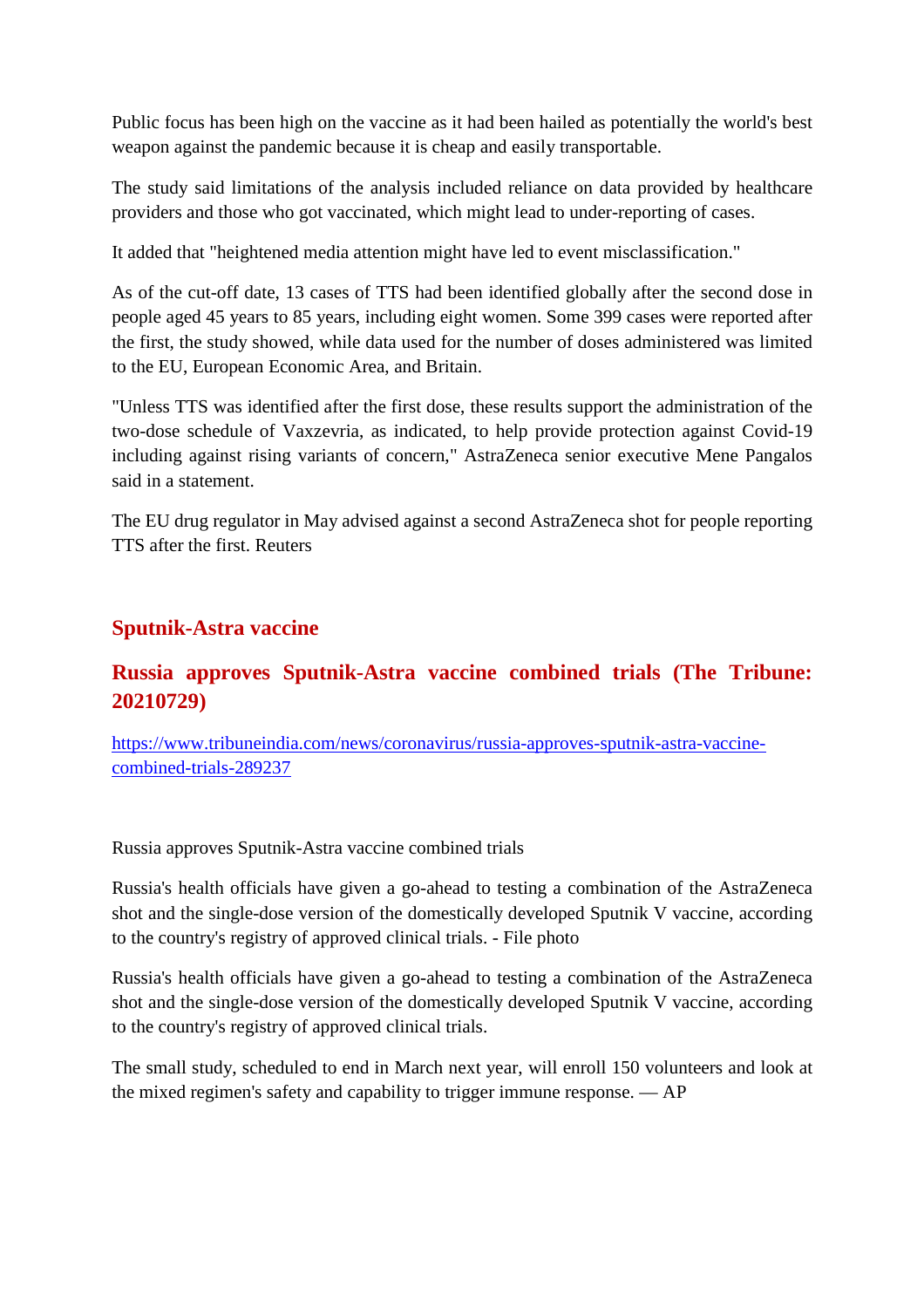

#### **Active Covid cases register increase for second consecutive day**

**Active Covid cases register increase for second consecutive day(The Tribune: 20210729)**

#### **43,509 new cases, 640 more deaths reported**

https://www.tribuneindia.com/news/nation/active-covid-cases-register-increase-for-secondconsecutive-day-289978

Active Covid cases register increase for second consecutive day

Photo for representation only. Tribune file

India logged 43,509 new coronavirus infections taking the total tally of Covid cases to 3,15,28,114, while the active cases registered an increase for the second consecutive day, according to the Union Health Ministry data updated on Thursday.

The death toll climbed to 4,22,662 with 640 fresh fatalities.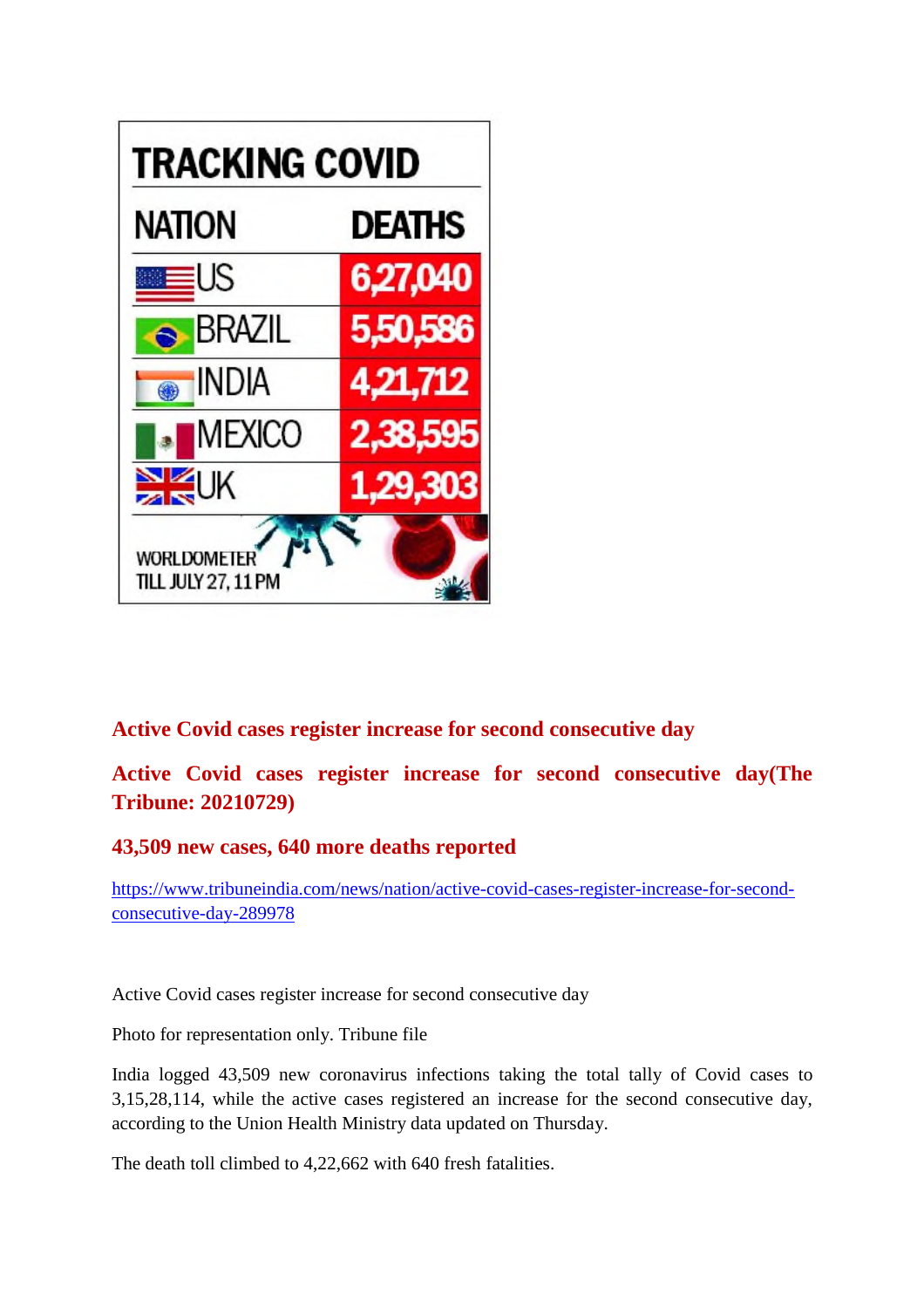The active cases have increased to 4,03,840 and comprise 1.28 per cent of the total infections, while the national Covid recovery rate was recorded at 97.38 per cent, the data updated at 8 am showed.

An increase of 4,404 cases has been recorded in the active Covid caseload in a span of 24 hours.

The weekly positivity rate was recorded at 2.38 per cent, according to the ministry.

The number of people who have recuperated from the disease surged to 3,07,01,612, while the case fatality rate stands at 1.34 per cent, the data stated.

Cumulative vaccine doses administered so far has reached 45.07 crore under the nationwide vaccination drive.

The ministry said the 640 new fatalities include 286 from Maharashtra and 131 from Kerala.

A total of 4,22,662 deaths have been reported so far in the country, including 1,32,145 from Maharashtra, 36,456 from Karnataka, 33,995 from Tamil Nadu, 25,049 from Delhi, 22,755 from Uttar Pradesh, 18,109 from West Bengal and 16,286 from Punjab. PTI

#### **New Cases (The Asian Age: 20210729)**

http://onlineepaper.asianage.com/articledetailpage.aspx?id=15737440

## After fall, India logs 43,654 Covid cases

#### **AGE CORRESPONDENT** NEW DELHI, JULY 28

India logged 43,654 fresh Covid-19 cases taking its tally to 3,14,84,605, while 640 more fatalities pushed the death toll to 4,22,022. according to Union Health Ministry data on Wednesday.

The number of active<br>cases stood at 3,99,436, an increase of 1,336 in a span of 24 hours, and comprises 1.27 per cent of the total infections. The national Covid-19 recovery rate has improved to 97.39 per cent, the data updated at 8 am showed.

As many as 17,36,857

Covid-19 tests were conducted on Tuesday, taking the total number of tests conducted so far to 46,09,00,978.

The daily positivity rate increased to 2.51 per cent from 1.73 per cent on Tuesday. The weekly positivity rate stood at 2.36 per cent, the data showed.

The number of people who have recuperated from the disease surged to 3,06,63,147, while the case fatality rate stands at 1.34 per cent, it stated.

The total number of Covid doses vaccine administered so far as part of the nationwide vaccination drive has reached 44.61 crore.

India's Covid-19 tally had crossed the 20-lakh mark on August 7, 30 lakh on August 23, 40 lakh on September 5 and 50 lakh on September 16. It went past 60 lakh on September 28, 70 lakh on October 11, crossed 80 lakh on October 29, 90 lakh on November 20 and surpassed the onecrore mark on December 19.

The caseload crossed the grim milestone of two crore on May 4 and three crore on June 23.

The 640 new fatalities include 254 from Maharashtra, 156 from Kerala and 60 from

Odisha

Kerala recorded 22,056 fresh cases pushing the infection caseload to 33,27,301, with the number of people who succumbed to the virus rising to 16,457 with 131 more deaths.

A total of 4,22,022 deaths have been reported so far in the country including 1.31.859 from Maharashtra, 36,437 from Karnataka, 33,966 from Tamil Nadu, 25,046 from<br>Delhi, 22,754 from Uttar Pradesh and 18,095 from West Rengal

The ministry stressed that more than 70 per cent of the deaths occurred due to comorbidities.

#### **Covid Fight (The Asian Age: 20210729)**

http://onlineepaper.asianage.com/articledetailpage.aspx?id=15736734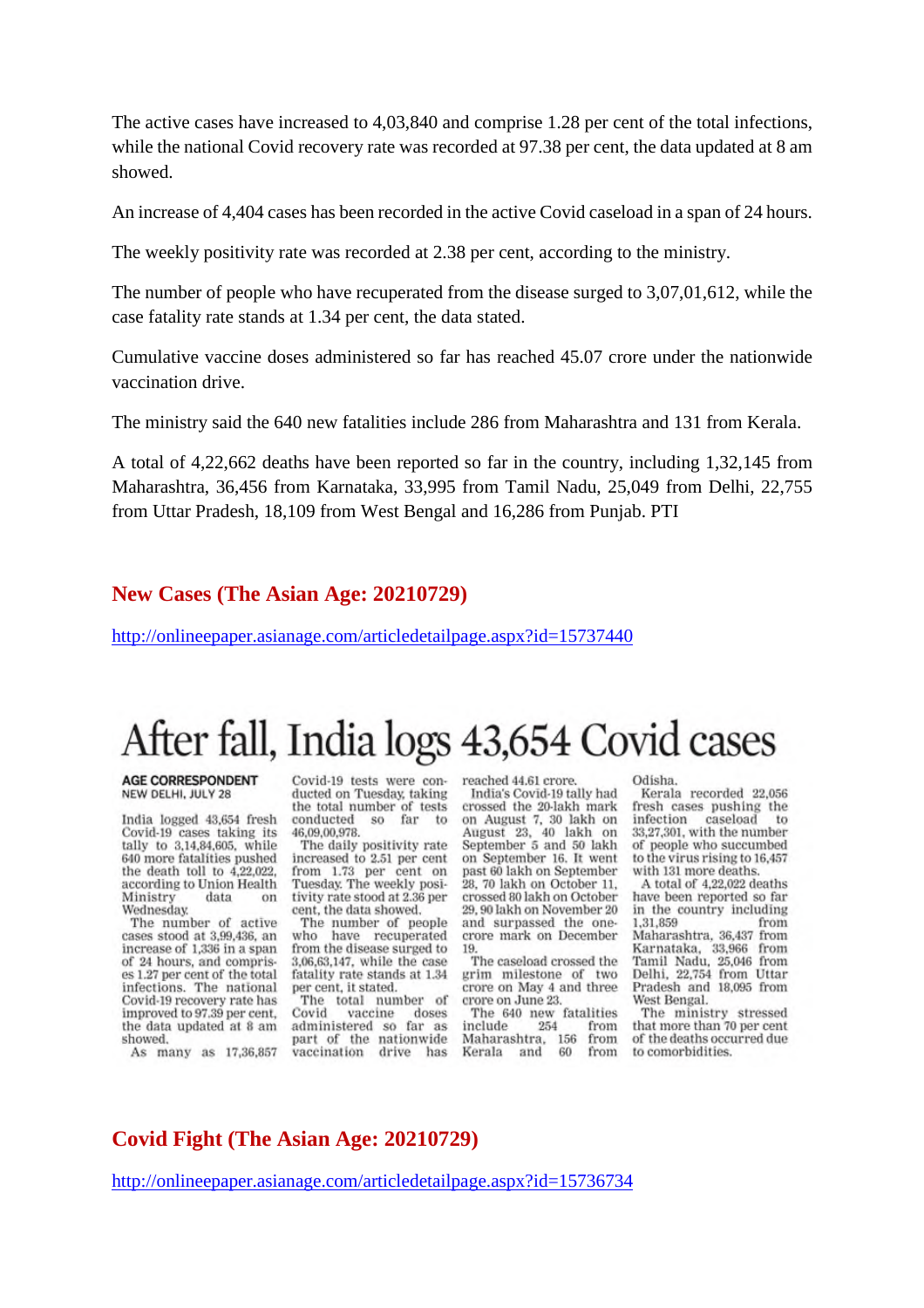# How Kerala lost Covid fight

"t's ironical that Kerala is now contributing almost one half of the total number of new cases of Covid-19 infections nationally, given that the state had performed exceptionally well during the first wave of the pandemic. The state reported 22,129 cases on Wednesday when India reported 43,634 cases; the corresponding figures for Tuesday were 11,586 and 29,689, respectively. While it is widely believed that the state has managed to control the number of deaths, a fresh controversy has been triggered after it was revealed that the state recorded 23,486 deaths although the official account was 15,871. The Opposition walked out of the Assembly on Wednesday saying the government's Covid containment strategy has failed.

Kerala has one of the best health infrastructure systems in the country and its doctors are renowned for their knowledge and skills world over. The state has managed to inoculate 37 per cent of its population. These factors together may have ensured that deaths have not gone out of control.

Experts are at pains to explain the unprecedented rise in the number of Covid cases, but most point the fact that, during the second wave, Kerala has tried to defeat the virus with a policy no other state has adopted. The government believes in shutting down the economy. Shops are allowed to open only three days a week, resulting in an avoidable rush of people. Neighbouring Tamil Nadu, and most other states, have opened themselves up and still managed to contain the pandemic.

Kerala must review its Covid strategy against its own during the first wave and against the experience of other states. It is universally accepted that local self-government bodies and people's representatives were at the forefront of the fight against the virus in the first wave but that focus is not seen there now. The government relies more on bureaucratic tools, including the police, though proven strategies come handy, especially in times of uncertainties.

#### **Amid pandemic**

#### **Amid pandemic, Argentine couples ask 'can I bring a child into this world?' (The Indian Express: 20210729)**

https://indianexpress.com/article/lifestyle/feelings/amid-pandemic-argentine-couples-askcan-i-bring-a-child-into-this-world-7427010/

Argentina has seen birthrates dip since 2016, but that accelerated sharply during the pandemic. In the populous city and surrounding province of Buenos Aires, births fell 25 percent at the start of this year versus the start of 2020, official data show

Argentina covid-19, Argentina birth rate, Argentina childbirth, Argentina pandemicClaudia Becerra, 38, and Agustin Cacciola, 32, pose for a picture at their home, in Buenos Aires, Argentina. (REUTERS/Matias Baglietto)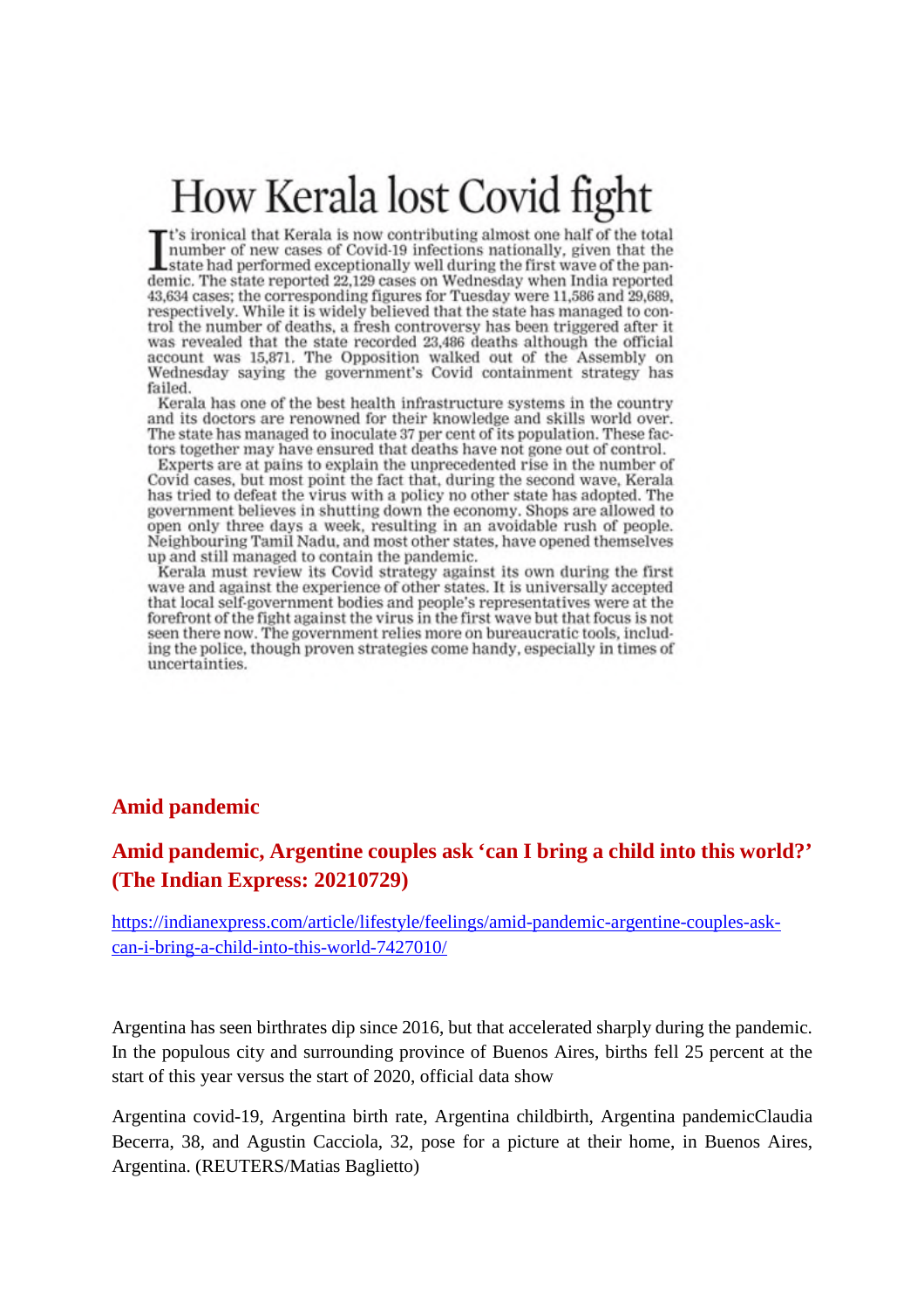In the Argentine capital Buenos Aires, a city famed for its passionate tango dancing and romance, the pandemic is putting a dampener on couples making babies, with birthrates down by a quarter since COVID-19 struck early last year.

Claudia Becerra and her boyfriend Agustín Cacciola have long dreamt of having a child, but strict quarantines and economic malaise from the impact of the virus have made them put off their plans.

"Uncertainty is the most difficult thing we face," Cacciola, a 32-year-old lawyer, told Reuters alongside Becerra, an accountant, at their home in the Belgrano neighborhood. He lost his job earlier in the pandemic, which hit their finances.

ALSO READ |All you need to know to have a safe pregnancy (and post pregnancy care)

Becerra, 38, "Being a mother had to be postponed a bit due to our professional issues, and last year due to an economic issue for both of us and just everything that happened," she said.

Argentina has seen birthrates dip since 2016, but that accelerated sharply during the pandemic. In the populous city and surrounding province of Buenos Aires, births fell 25% at the start of this year versus the start of 2020, official data show.

"I hear a lot of people say: 'How can I bring a child into this world?,'" gynecologist and sexologist Silvina Valente told Reuters by Zoom, adding that chronic stress from economic issues and the fear of the pandemic led to the drop in births.

Argentina covid-19, Argentina birth rate, Argentina childbirth, Argentina pandemic Doctor Maria Florencia Veiga looks through a microscope at an embryology laboratory, in a fertility center, in Buenos Aires, Argentina. (REUTERS/Matias Baglietto)

The trend has been reflected in Latin America and beyond.

Mexico registered a 15.1% drop in January-May 2021 versus the same period in 2020, while Brazil had the lowest number of births in the first half of 2021 since data began to be compiled in 2003. In Colombia, the birth rate fell 17.4% in 2020 from the previous year, though it has started to bounce in 2021.

"The pandemic impacts a lot of decisions in family life and obviously it impacted the decision to have children," said Patricio Zalabardo, director of Buenos Aires province's registry of persons.

Argentina has loosened some restrictions, administered over 30 million vaccines for its 45 million people, and seen case numbers ease from recent peaks, spurring hopes that couples may return to home making.

ALSO READ |Tips for pregnant women to stay safe from COVID-19

Cacciola recently found a new job and the couple are planning to move to a larger apartment, which they say is making conditions easier to decide to start a family.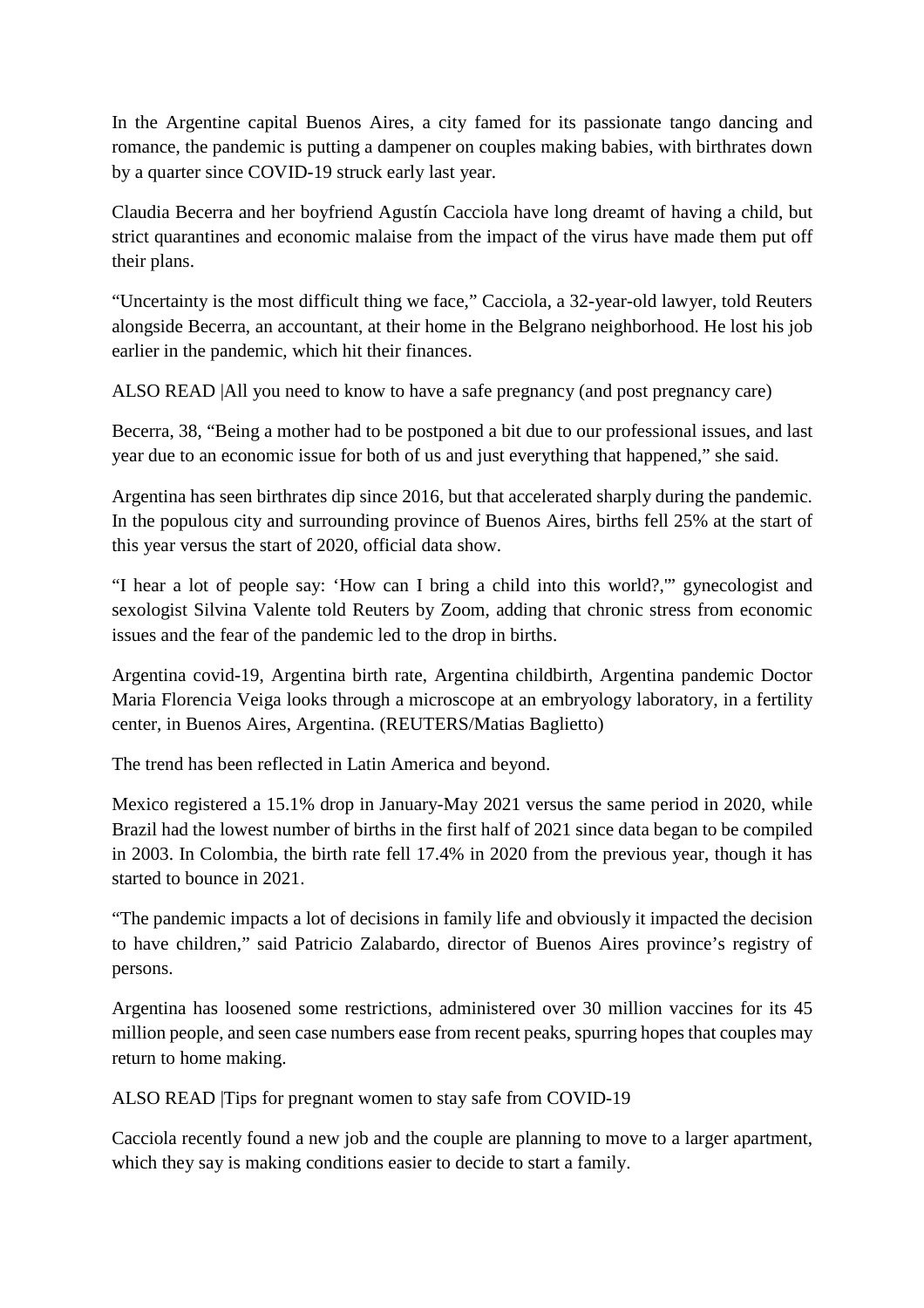"Things have begun to get back into some order and there are fewer restrictions on social activities and medical appointments," said Becerra.

"So this year we are going to make the decision about having a baby."

#### **Simple ayurvedic remedies**

## **Simple ayurvedic remedies to relieve constipation in children (The Indian Express: 20210729)**

https://indianexpress.com/article/lifestyle/health/simple-ayurvedic-remedies-relieveconstipation-children-7426674/

However, if the condition persists to become chronic, then one should seek a doctor's advice to understand the root cause

contipation in kids, how to relieve constipation in children, children and constipation, indianexpress.com, indianexpress, constipation issue, constipation and ayurveda,Here's what to do if your child suffers from constipation. (Source: Getty Images/Thinkstock)

Parents often face difficulties when it comes to their child's nutrition and health. And with the pandemic restricting children's physical activity, many tend to experience digestive issues like constipation. However, a few tweaks on a daily basis can help. Ayurvedic practitioner Dr Dixa Bhavsar mentioned how constipation in children is a common issue these days.

"Never thought this could be one of the most common ailment among kids, but can we blame them? Well, it's not their fault. Its our current lifestyle that has made the kids love their indoor games and screens more than getting dirty in mud and playing in nature. On top of that, lockdown has imposed more restrictions to the outdoor games. And because of that I see mothers are always worried about their kid's over all health these days (especially the bowel movements)," she wrote in an Instagram post.

She continued that of late, she has also been consulting so many parents who come with complaint of constipation/piles/hard stools for their kids. "So, I just thought of talking about it today, so it could be useful for more parents," she said.

#### **Post-pandemic**

## **Virulence and variance: On post-pandemic economic strains (The Hindu: 20210729)**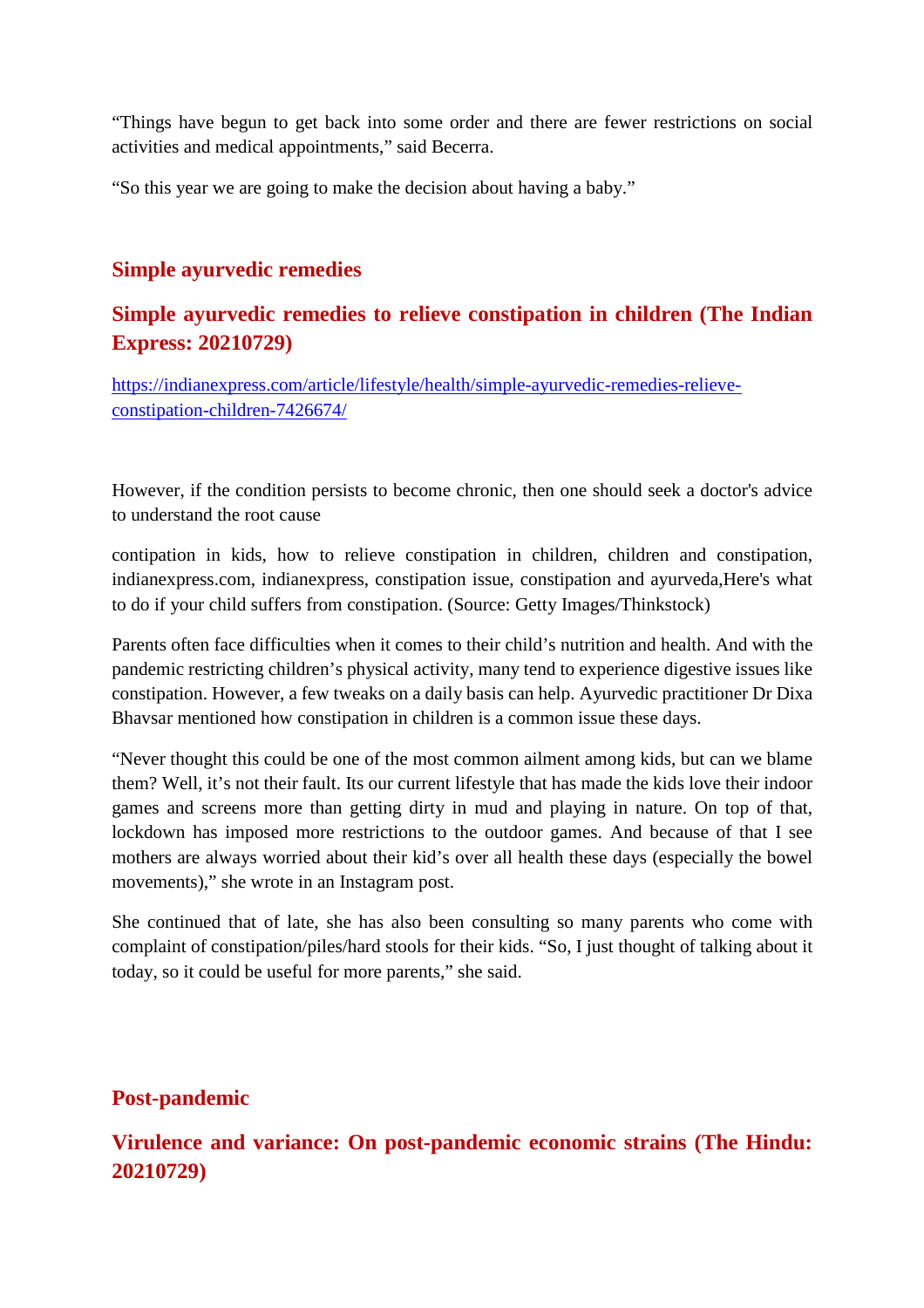https://www.thehindu.com/opinion/editorial/virulence-and-variance-the-hindu-editorial-onpost-pandemic-economic-strains/article35595227.ece

Policymakers have little option but to renew economic activities after rapid vaccination

The IMF's latest update to its World Economic Outlook spotlights the starkly widening variance in the global recovery from the economic strains caused by the pandemic. And the primary fault line precipitating the divergence of the world's economies into two blocs — those that are normalising activities from the COVID-19-induced curbs and those that are still struggling — is vaccine access and the pace of vaccination coverage. Three months since its April forecast, the IMF projects the global economy to expand at an unchanged pace of 6% this year. But it sees the world's advanced economies registering faster growth than forecast earlier, while emerging markets and developing economies are expected to post appreciably slower recoveries. The IMF projects Advanced Economies to grow by 5.6% in 2021, 0.5 percentage point quicker than forecast in April. Undergirding this anticipated acceleration, the U.S. economy is seen expanding by 7% — a 0.6 percentage point upgrade — on the back of an expansive vaccine roll-out that has helped enable substantial normalisation in activity, and expectations of additional fiscal support. Emerging market and developing economies on the other hand are seen expanding by 6.3%, 0.4 percentage point slower than projected in April.

India is seen as the largest drag, with the Fund cutting its growth forecast for South Asia's largest economy by 3 percentage points to 9.5%. Citing the impact of the 'severe second wave' and expected 'slow recovery in confidence' as a reason for its downgrade, the IMF has warned that "countries lagging in vaccination, such as India and Indonesia, would suffer the most among G20 economies" in the event of the emergence of a super-contagious virus variant. With just a little over 7% of the population fully vaccinated, India significantly lags the estimated global average of almost 14%, Brazil's 18% and is way behind the 50% and 55% coverage achieved in the U.S. and the U.K., respectively. The Fund was effusive in its praise for India's 'decisive action' in January, when it forecast 11.5% growth for the fiscal year ending in March 2022, before raising that projection to 12.5% in April, after the economy appeared to rebound well in the January-March quarter. That it has now downgraded its outlook so substantially reflects the extent to which the second wave has severely impaired momentum. With inflation looming as a visceral threat, demand yet to regain traction and political appetite in government for more fiscal support negligible, India's policymakers have little option but to hasten the vaccine roll-out on a war footing. Failure to expedite the coverage could cost the country dearly.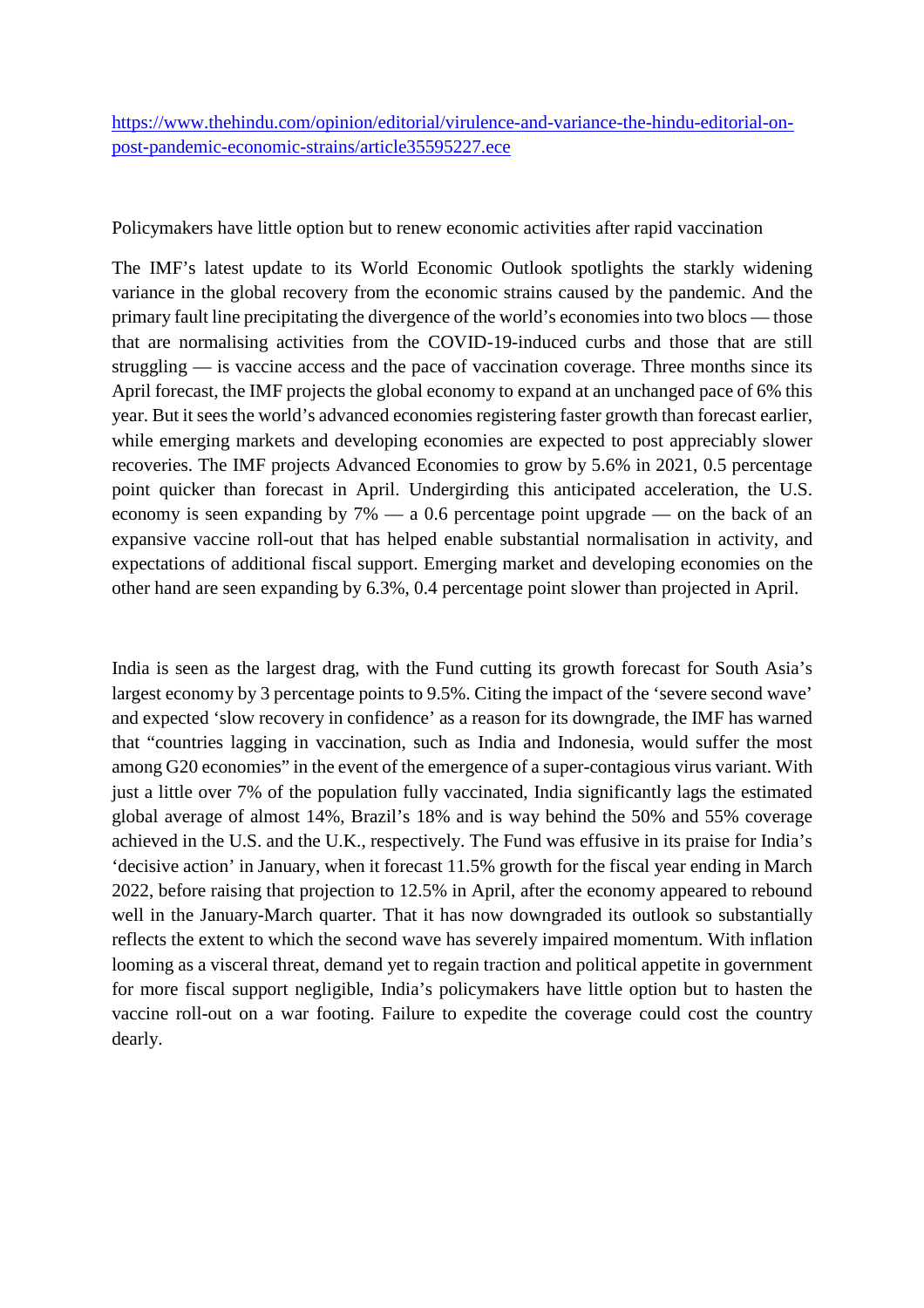### **COVID-19 | Booster dose**

## **COVID-19 | Booster dose: govt bodies deliberate on scientific evidences related to schedule(The Hindu: 20210729)**

https://www.thehindu.com/sci-tech/health/booster-dose-govt-bodies-deliberate-on-scientificevidences-related-to-schedule/article35583316.ece

Current isolation, quarantine, treatment and other public health measures remain valid in case of reinfection also, says Minister in RS

The currently available COVID-19 tests and knowledge do not mention about the duration of immunity and protection against reinfection that is required to differentiate reinfection from persistent virus shedding, since the number of people testing positive more than once does not necessarily indicate reinfection, the Health Ministry said in response to a question in the Rajya Sabha on the cases of those who have been reported as COVID-19 positive more than once.

Responding to the question, Minister of State, Health and Family Welfare Dr. Bharati Pravin Pawar remarked in the House earlier this week that the current isolation, quarantine, treatment, and other public health measures remained valid in case of reinfection also.

In response to a question on booster dose of vaccines, she stated that the National Technical Advisory Group on Immunisation (NTAGI) and National Expert Group on vaccine administration for Covid (NEGVAC) were deliberating and considering scientific evidences related to the dose schedule.

Dr. Bharati noted that there were cases of reinfection. She pointed out that SARS- CoV-2 reinfection had been published in the journal of Epidemiology and Infection, Cambridge University Press. "The study has concluded that while COVID-19 reinfection is still rarely reported, nonetheless, immunity should not be assumed and public health measures such as physical distancing, hand-hygiene and use of masks should be followed after recovery from the first event of infection,'' she asserted.

On booster dose, she observed, "So far, no specific recommendation regarding COVID-19 vaccine booster dose has been made by NTAGI or NEGVAC. There are at present no recommendation on booster dose from the World Health Organisation". The vaccines have been developed very recently and, therefore, scientific evidence was still evolving globally on the duration of protection.

Covaxin facility augmentation

The Department of Biotechnology (DBT), Ministry of Science and Technology, was supporting the implementation of 'Mission COVID Suraksha- the Indian COVID-19 Vaccine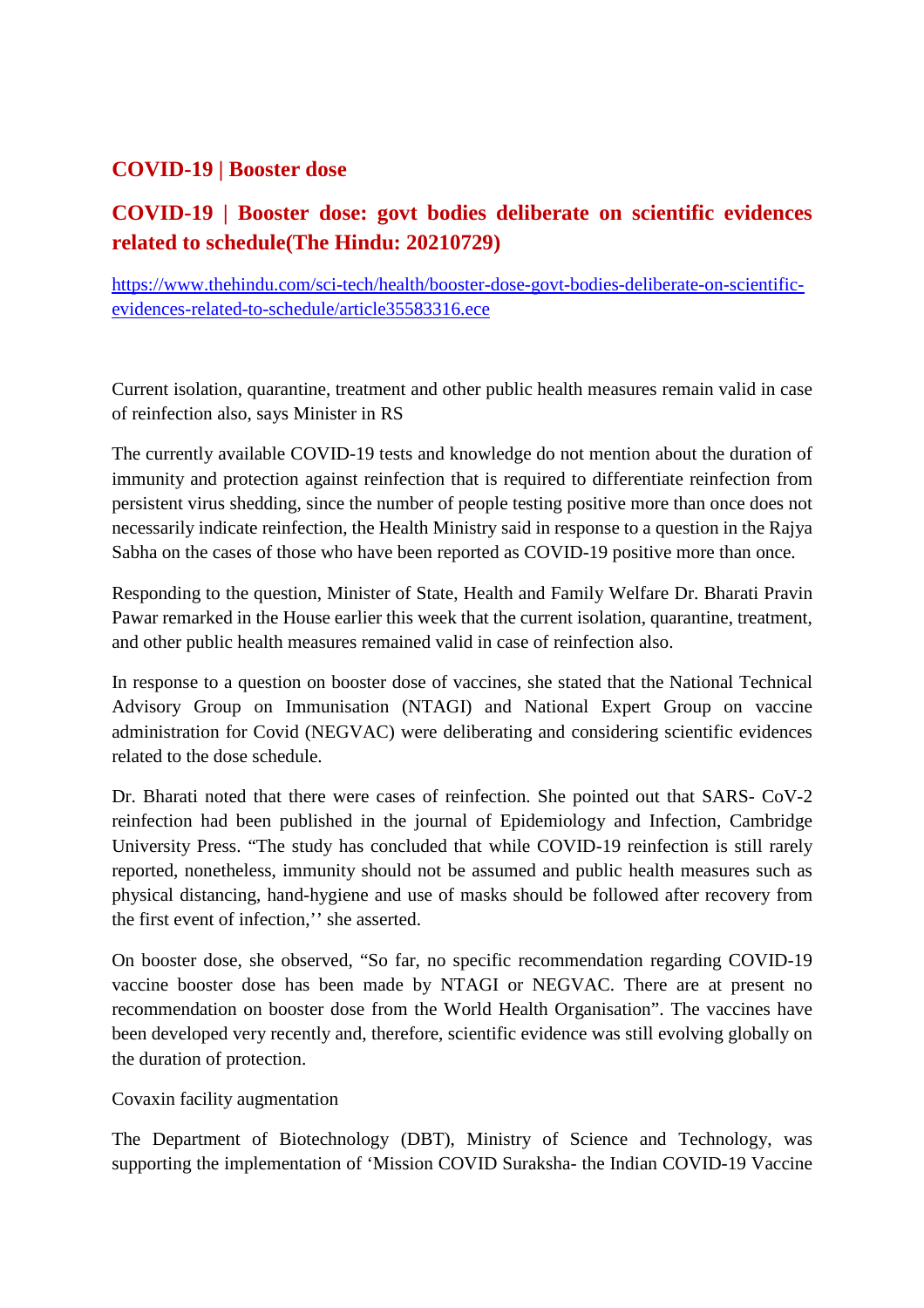Development Mission'. Under the mission, facility augmentation for Covaxin production was being supported, whereby Bharat Biotech and Public Sector Enterprises (PSEs) Haffkine Biopharmaceutical Corporation Ltd, (Mumbai); Indian Immunologicals Limited (IIL), (Hyderabad); and Bharat Immunologicals Biologicals Limited (BIBCOL), (Bulandshahr), were being supported.

Additionally, technology transfer for Covaxin production to a consortium of partners, including Hester Biosciences and OmniBRx Biotechnologies Pvt. Ltd., led by Gujarat Biotechnology Research Centre (GBRC), Department of Science and Technology, Govt. of Gujarat, was being facilitated by the Department of Biotechnology, she stressed.

"These efforts are expected to enhance the production of Covaxin in the coming months. The Central Government has also provided 100% advance to domestic vaccine manufacturers in respect of procurement orders placed with them. These funds can be used by such manufacturers for their capacity augmentation. The Central Government has also provided advance to one of the vaccine manufacturer -- Biological E for 'At-risk manufacturing' of COVID-19 vaccine. Regulatory norms have also been streamlined for approval of vaccines in India that have received Emergency Use License (EUL) by FDA of United States, MHRA of the United Kingdom, PMDA of Japan or WHO-EUL,'' said the information released by the Health Ministry.

## **Healthy lifestyle**

## **Healthy lifestyle may help mitigate high genetic risk of cancer, researchers find (New Kerala: 20210729)**

Washington, July 28: Healthy lifestyle factors such as abstinence from smoking and drinking. low body mass index, and exercise correlated with decreased cancer inciden-> View it--> https://www.newkerala.com/news/2021/106632.htm

#### **Inhalable dry antiviral powder**

**Inhalable dry antiviral powder may be effective against Covid (New Kerala: 20210729)**